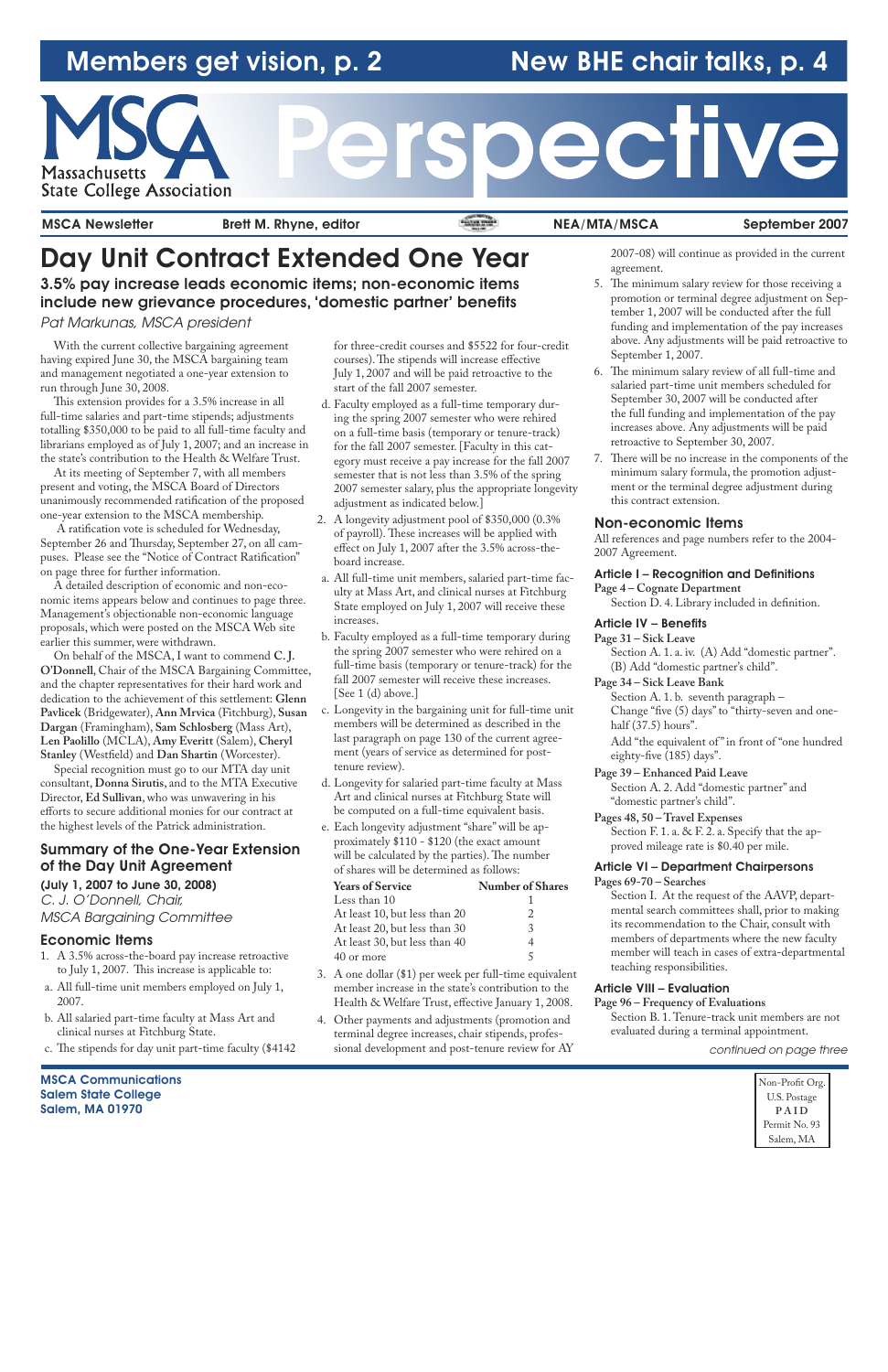# 2 Perspective September 2007

## THE EYES HAVE IT **Members Get Benefit of Vision**

In cooperation with the Board of Higher Education and MetLife, the union's dental benefit provider, MSCA is now offering its members free participation in an optical benefit program.

Brett M. Rhyne, Perspective editor

The program, MetLife's Vision One Eyecare Program, offers members discounts on eyeglasses, contact lenses and examinations, so long as the member seeks service from one of MetLife's authorized providers.

"The vision plan is basically an addon to the dental plan, in the sense that everyone is entitled to it," says MSCA Treasurer **Glenn Pavlicek**, a professor of computer science at Bridgewater State College. "It's a discount program, like the Commonwealth discount plan. AAA has the same thing. This is one more. It's just a different set of providers, a different set of discounts."

The program is in effect now and costs members nothing. Its benefits include:

The vision benefit is available to union members now. Discounts are applied at the point of purchase. Members do not need to fill out any enrollment forms, nor do they have to submit any claim forms.

Members can get Vision One ID cards from their human resources office, but as Pavlicek points out, "You don't need them. Just go to a provider and give the them the group name: BHE/ MTA." The group number is 47039.

- savings of from 10 to 60 percent on frames, lenses, contact lenses and accessories;
- savings of \$5 off eyeglass exams and \$10 off contact lens exams; and
- an opportunity to participate in Contacts Direct, a mail order contact lens replacement program.

The vision benefit is free to union members because the state pays \$12 per employee per week into the Board of Higher Education/MTA Health and Welfare Trust, a fund run jointly by management and labor. This trust also manages the dental plan.

Lasik vision correction surgery is not covered by the program.

Discounts are available only at participating service and product providers, which include "thousands of eye care providers and optical shops, including Pearle Vision, Sears optical,

"That's why people get dental benefits and don't pay anything for them, because it's paid for out of that fund," says Pavlicek, who represents the state colleges on the trust's board. "The fund began with \$6 per employee per week in the 1970s, so the contribution really should be up around \$20 a week now to keep pace with inflation. On January 1, it's going up to \$13 per employee per week.



J.C. Penney optical, Target optical, and others," according to MetLife.

ID cards, as well as more information on the program and a list of providers, can be found on the MetLife Web site: https://mybenefits.metlife. **com/**. Use 'Board of Higher Education' for your company's name, which takes you to a page with links to dental and vision care information.

> "The thing is, it really just gives you more options," he says. "It depends on what your favorite provider is. This one may give you more options than, say, Commonwealth of Mass or AAA.

## Post-tenure Review Alternative One

## Value of Pay Increases by Campus AY 2005-06

"We're a little behind," he adds wryly. Pavlicek notes that union members "used to have vision care along with dental care. But for years, the state didn't increase their payment into this fund, and the fund just couldn't afford it any more, so it was cut out. Which is why we don't have tremendous benefits; we have a low cap of \$750 a year."

Pavlicek estimates union members have not had vision benefits since the early 1990s.

"In talking with MetLife," he says, "we said we know you have this kind

of discount plan, and we negotiated with them, and they decided to put it as part of the package."

"I usually just go into these places and say, 'I've got this, this, this and this discount plan — which one does me the best?'"

| <b>Campus</b>                         | <b>Ratings</b>                 | <b>PTR Increases</b> | <b>Payroll 4/1/06</b> | <b>PTR Increases as</b><br>% of Payroll |  |  |  |  |  |
|---------------------------------------|--------------------------------|----------------------|-----------------------|-----------------------------------------|--|--|--|--|--|
| <b>BRI</b>                            | 29 exemplary / 9 meritorious   | \$136,659            | \$17,476,000          | 0.78%                                   |  |  |  |  |  |
| <b>FIT</b>                            | 19 exemplary / 5 meritorious   | \$91,470             | \$10,576,400          | 0.86%                                   |  |  |  |  |  |
| <b>FRAM</b>                           | 18 exemplary / 3 meritorious   | 87,062<br>\$         | \$10,114,800          | 0.86%                                   |  |  |  |  |  |
| <b>MCA</b>                            | 10 exemplary / 5 meritorious   | 52,622<br>\$         | 6,799,600<br>\$       | 0.77%                                   |  |  |  |  |  |
| <b>MCLA</b>                           | 10 exemplary / 4 meritorious   | 55,127<br>\$         | 5,219,400<br>\$       | 1.06%                                   |  |  |  |  |  |
| <b>MMA</b>                            | 7 exemplary / 2 meritorious    | 37,058<br>\$         | 3,935,800<br>\$       | 0.94%                                   |  |  |  |  |  |
| <b>SAL</b>                            | 35 exemplary / 11 meritorious  | \$175,951            | \$19,999,400          | 0.88%                                   |  |  |  |  |  |
| <b>WES</b>                            | 18 exemplary / 3 meritorious   | \$85,414             | \$11,293,000          | 0.76%                                   |  |  |  |  |  |
| <b>WOR</b>                            | 15 exemplary / 6 meritorious   | \$82,534             | \$9,046,800           | 0.91%                                   |  |  |  |  |  |
| <b>TOTAL</b>                          | 161 exemplary / 48 meritorious | \$803,897            | \$94,461,200          | 0.85%                                   |  |  |  |  |  |
| AY 2006-07<br><b>PTR Increases as</b> |                                |                      |                       |                                         |  |  |  |  |  |
|                                       |                                |                      |                       |                                         |  |  |  |  |  |
| <b>Campus</b>                         | <b>Ratings</b>                 | <b>PTR Increases</b> | <b>Payroll 4/1/06</b> | % of Payroll                            |  |  |  |  |  |
| <b>BRI</b>                            | 34 exemplary / 2 meritorious   | \$152,512            | \$19,055,876          | 0.80%                                   |  |  |  |  |  |
| <b>FIT</b>                            | 18 exemplary / 6 meritorious   | 90,508<br>\$         | \$11,826,933          | 0.77%                                   |  |  |  |  |  |
| <b>FRAM</b>                           | 19 exemplary / 2 meritorious   | 85,038<br>\$         | \$11,668,115          | 0.73%                                   |  |  |  |  |  |
| <b>MCA</b>                            | 13 exemplary / 1 meritorious   | 55,928<br>\$         | 6,920,235<br>\$       | 0.80%                                   |  |  |  |  |  |
| <b>MCLA</b>                           | 11 exemplary / 2 meritorious   | 49,657<br>\$         | 5,758,218<br>\$       | 0.86%                                   |  |  |  |  |  |
| <b>MMA</b>                            | 6 exemplary / 2 meritorious    | \$33,420             | 4,374,716<br>\$       | 0.76%                                   |  |  |  |  |  |
| <b>SAL</b>                            | 38 exemplary / 8 meritorious   | \$177,857            | \$22,804,032          | 0.78%                                   |  |  |  |  |  |
| <b>WES</b>                            | 22 exemplary / 2 meritorious   | \$100,298            | \$12,085,511          | 0.83%                                   |  |  |  |  |  |
| <b>WOR</b>                            | 18 exemplary / 3 meritorious   | \$87,409             | \$11,651,351          | 0.75%                                   |  |  |  |  |  |

Now, union members can see for themselves.

## MSCA Perspective

A publication of the Massachusetts State College Association, the faculty and librarian union for the nine state colleges in Massachusetts.

#### Editor:

**Brett M. Rhyne** Salem State College 352 Lafayette Street, Salem, MA 01970 (978) 542-7088 perspective@ssclog.com

#### Contributing editors:

**Ben Lieberman**, Fitchburg State College **Alan Feldman**, Framingham State College **Ben Jacques**, Mass College of Liberal Arts **Maynard Seider**, Mass College of Liberal Arts **C.J. O'Donnell**, Mass Maritime Academy **Jim Gubbins**, Salem State College **Margaret Vaughan**, Salem State College Lou Caton, Westfield State College **Susan E. Dutch, Westfield State College Ann Falke**, Worcester State College

#### Design and layout:

 **Susan McCarthy**, Salem State College

#### MSCA webmaster:

 **Nancy George**, Salem State College skinut97@yahoo.com

#### Web sites:

 Massachusetts State College Association: **www.mscaunion.org** Massachusetts Teachers Association: **www.massteacher.org** National Education Association: **www.nea.org**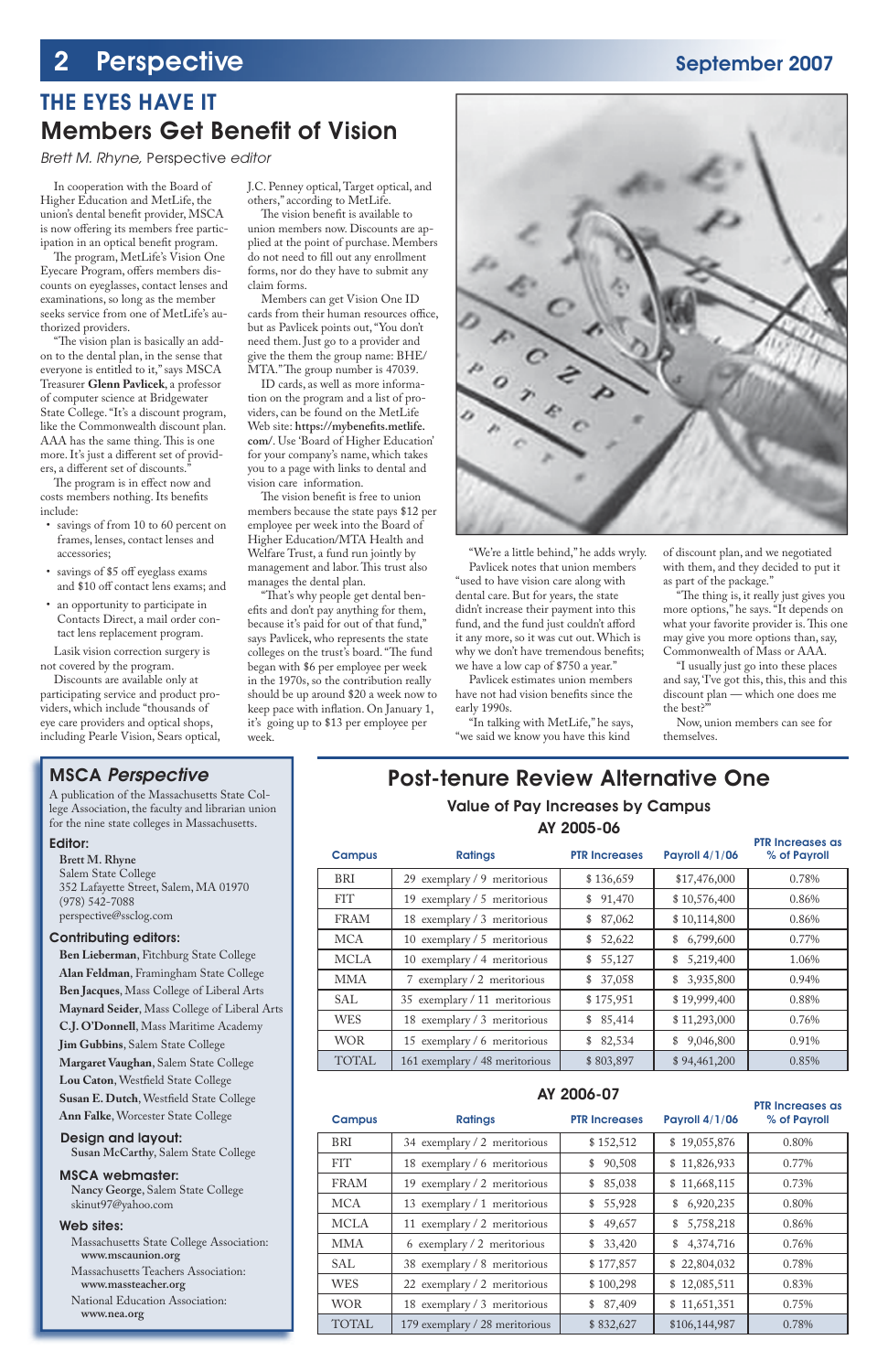### Summary of Contract Extension

continued from page one

## NOTICE OF CONTRACT RATIFICATION MASSACHUSETTS STATE COLLEGE ASSOCIATION/MASSACHUSETTS TEACHERS ASSOCIATION/NATIONAL EDUCATION ASSOCIATION: DAY UNIT

The ratification vote on the Tentative Agreement of August 27, 2007 for a collective bargaining agreement between the BHE and the MSCA for the period July 1, 2007 through June 30, 2008, will be conducted at each campus as follows:

#### Wednesday, September 26 and Thursday, September 27, 2007:

|                    | 10:00 a.m. to 3:00 p.m.<br>Locations:                                                                                             |
|--------------------|-----------------------------------------------------------------------------------------------------------------------------------|
| <b>Bridgewater</b> | Chapter Office - 91 Burrill Avenue                                                                                                |
| Fitchburg          | Condike Hall - Room 206                                                                                                           |
| Framingham         | Chapter Office – Hemenway Annex – Second Floor                                                                                    |
| Mass. Art          | Critical Studies Office - Tower Building - Fifth Floor                                                                            |
| M.C.L.A.           | Faculty Lounge - Bowman Hall                                                                                                      |
| Mass. Maritime     | Faculty Lounge – Harrington Building                                                                                              |
| Salem              | MSCA President's Office - 202B, Sullivan Building - North Campus<br>Chapter Office - Room 121, Harrington Building - South Campus |
| Westfield          | Chapter Office - Parenzo Hall - Room 010                                                                                          |
| Worcester          | Faculty Lounge – Sullivan Building – Third Floor                                                                                  |

Please vote at the college where you pay chapter dues or chapter agency fee.

The proposed 2007-2008 agreement amends the 2004-2007 collective bargaining agreement, which contains an agency fee provision. If the 2007-2008 agreement is ratified by a majority of those who vote, the agency fee provision will require that each bargaining unit member who elects not to join or to maintain membership in the Association pay the Association, on an annual basis, an agency service fee as a condition of employment. The most current agency service fee, projected for 2007-2008, is listed below.

MTA NEA MSCA BRI FIT FRAM M Art M Mar MCLA Salem WES WOR

# September 2007 **Perspective 3**

| FT 292.18 79.56 230.00 70.00 67.00 55.00 15.00 15.00 35.00 86.00 50.00 60.00     |  |  |  |  |  |  |
|----------------------------------------------------------------------------------|--|--|--|--|--|--|
| FT 1/2 146.09 42.38 115.00 35.00 36.00 40.00 15.00 15.00 16.00 43.00 25.00 30.00 |  |  |  |  |  |  |
| 9-11 CR 87.73 42.38 115.00 35.00 25.00 40.00 15.00 7.50 8.00 65.00 20.00 30.00   |  |  |  |  |  |  |
| 5-8 CR 87.73 42.38 70.00 25.00 18.00 20.00 7.50 7.50 6.00 22.00 15.00 24.00      |  |  |  |  |  |  |
| 3-4 CR 43.86 23.92 70.00 15.00 17.00 20.00 7.50 5.00 4.00 22.00 10.00 16.00      |  |  |  |  |  |  |
| 1-2 CR 43.86 23.92 20.00 10.00 11.00 10.00 0.00 3.75 2.00 7.00 5.00 8.00         |  |  |  |  |  |  |
|                                                                                  |  |  |  |  |  |  |

The ratification vote is open to all employees in the bargaining unit covered by the proposed 2007-2008 agreement, regardless of their membership or non-membership in the Association. All employees in the bargaining unit are eligible to vote by secret ballot. Tabulation of the ballots will be held on September 28, 2007, at the Central Regional Service Center of the Massachusetts Teachers Association (48 Sword Street, Auburn, MA), beginning at 2:00 p.m. All members of the bargaining unit are welcome to attend. Results will also be posted on the MSCA website at <**www.mscaunion.org**>.

The Association's most recent financial report, in the form of a balance sheet and operating statement listing all receipts and disbursements of the previous financial year, and the proposed 2007-2008 agreement, as well as the 2004-2007 collective bargaining agreement, are available for inspection during regular scheduled hours at the MSCA/MTA Chapter Office on each campus.

The Massachusetts State College Association is affiliated with the Massachusetts Teachers Association and the National Education Association.

The MSCA Board of Directors voted on September 7, 2007 to recommend ratification of the Tentative Agreement. This document, in combination with the 2004-2007 collective bargaining agreement, constitute a one-year extension to the 2004-2007 collective bargaining agreement for the day bargaining unit ( July 1, 2007 – June 30, 2008). All documents are on the MSCA website.

**Page 97 – Evaluations of Part-time Faculty**

Section B. 3. Part-time faculty evaluated first semester, then sixth semester or semester in which he or she teaches the 32nd credit, eleventh course at Framingham.

- **Page 98 First Year Appointments** Section C. 1. a. Clarify that student evaluations and Department Chair classroom observations, only, are conducted in the first year.
- **Page 99 Students Evaluations (Full-time Faculty)** Section D. 1. a. i. Web-based SIR-II shall be used only in distance education courses; access to written comment section will be blocked.

**Page 100 – Team-teaching (Full-time Faculty)** Section D. 1. a. i. If faculty teach discrete portions, student evaluations given after his/her portion completed. Otherwise student evaluations are given on the usual schedule with students instructed that each faculty member is being evaluated separately.

#### **Page 102 – Classroom Visitations**

Section D. 1. b. Clarify: for reappointment Department Chair conducts classroom visitations each semester; for promotion/tenure conducted in the final spring semester of review period, none conducted in ensuing fall semester, unless not conducted in the previous spring semester.

 Clarify: Peer Evaluation Committee normally conducts classroom visitations in the fall semester of the **Page 218 – Federal Regulations** evaluation period, should conduct them in the final spring semester of review period if foreseen that the faculty member will not be teaching in the fall.

**Page 104 – Student Evaluations and Team-teaching (Part-time Faculty)**

Section D. 2. a. i. Web-based SIR-II shall be used only in distance education courses; access to written comment section will be blocked.

 If faculty teach discrete portions, student evaluations given after his/her portion completed. Otherwise student evaluations are given on the usual schedule with students instructed that each faculty member is being evaluated separately.

**Page 107 – Teaching in More than One Department** Section D. 4. (New) Student evaluations and classroom visitations conducted by Chair of department course is housed in, forwarded to Chair of faculty's home department or Director, Library or Library Program Area Chair for librarians. Peer Evaluation Committee can conduct classroom visitations in any course taught, regardless of department course is housed in.

**Page 110 – Non-tenured Chair**

Section E. 2. a. ii. Non-tenured Chair does not conduct tenure evaluation or serve as consultant to Committee on Tenure.

**Pages 117, 119-120 – Committee on Promotions, Committee on Tenure**

Sections G. 2. & H. 2. Members of the Committee on Promotion cannot serve as standing members of the Committee on Tenure; can serve as the member elected by the department if the candidate for tenure is not also a candidate for promotion. If no members of department eligible to serve on Committee on Tenure, then elect from cognate department.

**Pages 124 – Special Performance Reviews**  Section O – Delete entire section.

#### Article IX - Tenure

**Page 143 – Tenure**

Section A. 4 & A. 5. a. Tenure effective September 1 next following vote of Trustees.

#### Article XI – Grievances

**Page 180 – Expedited Grievances**

Section C. 7. Grievances regarding non-reappointment and tenure denial: violations at the Peer Evaluation Committee, Chair or Committee on Tenure level initiated at Step 1; violations at the AAVP, President or Trustee level initiated at Step 2. Grievances over any stage of the termination process initiated at Step 2.

 Grievances regarding promotion denial for Instructors in their fourth year: violations at the Peer Evaluation Committee, Chair or Committee on Promotion level initiated at Step 1; violations at the AAVP, President or Trustee level initiated at Step 2.

#### **Pages 182 and 183 – Steps 2 and 3**

Section C. 9. President responds within 20 days after the meeting with the grievant. Association may file a combined notice to proceed to Step 3 or Step 4 within 14 days. Two grievances addressed per mediation; if the grievances are related, then additional related grievances may be addressed.

#### Article XII - Workload

**Page 192 – Teaching Workload**

Section A. 2. a. Faculty not required to teach more than 120 credits (at Framingham not more than 30 courses) during academic years 2003-2004, 2004- 2005, 2005-2006, 2006-2007 and 2007-2008.

**Page 208 – Extraordinary Workloads** If part-time faculty covers the work, an additional prorated stipend must be paid.

#### Article XII-A – Maritime Academy Workload **Page 214 – Training Coordinator**

Section A. 5. b. AAVP determines by April 15 which programs will have training on the upcoming Sea Term. Process for electing coordinators will not change.

 Section A. 5. c. iv. Laboratory instruction added to duties.

#### **Page 215 – Medical History Form**

Section A. 5. c. vi. (New) Previously agreed-to medical history form and procedures will be incorporated.

Section G. 1. Classroom records required to be main-

tained under STCW code shall be maintained by Professional Maritime Faculty during the semester. At the conclusion of each semester custody of records shall be transferred to the

administration for safekeeping.

#### Article XIII - Salary

**Page 229 – Joint Committee for the Study of Salaries** Section M – Current language will be deleted. New Section M. Hold Harmless. If governor approves one-year FY07-08 agreement for a UMass unit containing full-time faculty with state funding more than 3.5% ATB and 0.3% additional, then MSCA would receive the amount in excess of these percentages.

#### Article XV - Sabbaticals

**Page 239 – Sabbatical Eligibility** Section B. Length of service as a full-time temporary appointment immediately preceding tenuretrack appointment counts towards eligibility.

#### Article XX – Appointment and Promotion

**Page 257 – Automatic Promotion to Associate Librarian**

Section D. An Assistant Librarian shall be promoted to Associate Librarian without an evaluation if he/ she secures a terminal degree and such promotion is a term of appointment as an Assistant Librarian.

#### Article XXI – Duration and Extent

#### **Page 268 – Duration**

Section A. Negotiations on a successor agreement will begin no later than February 1, 2008.